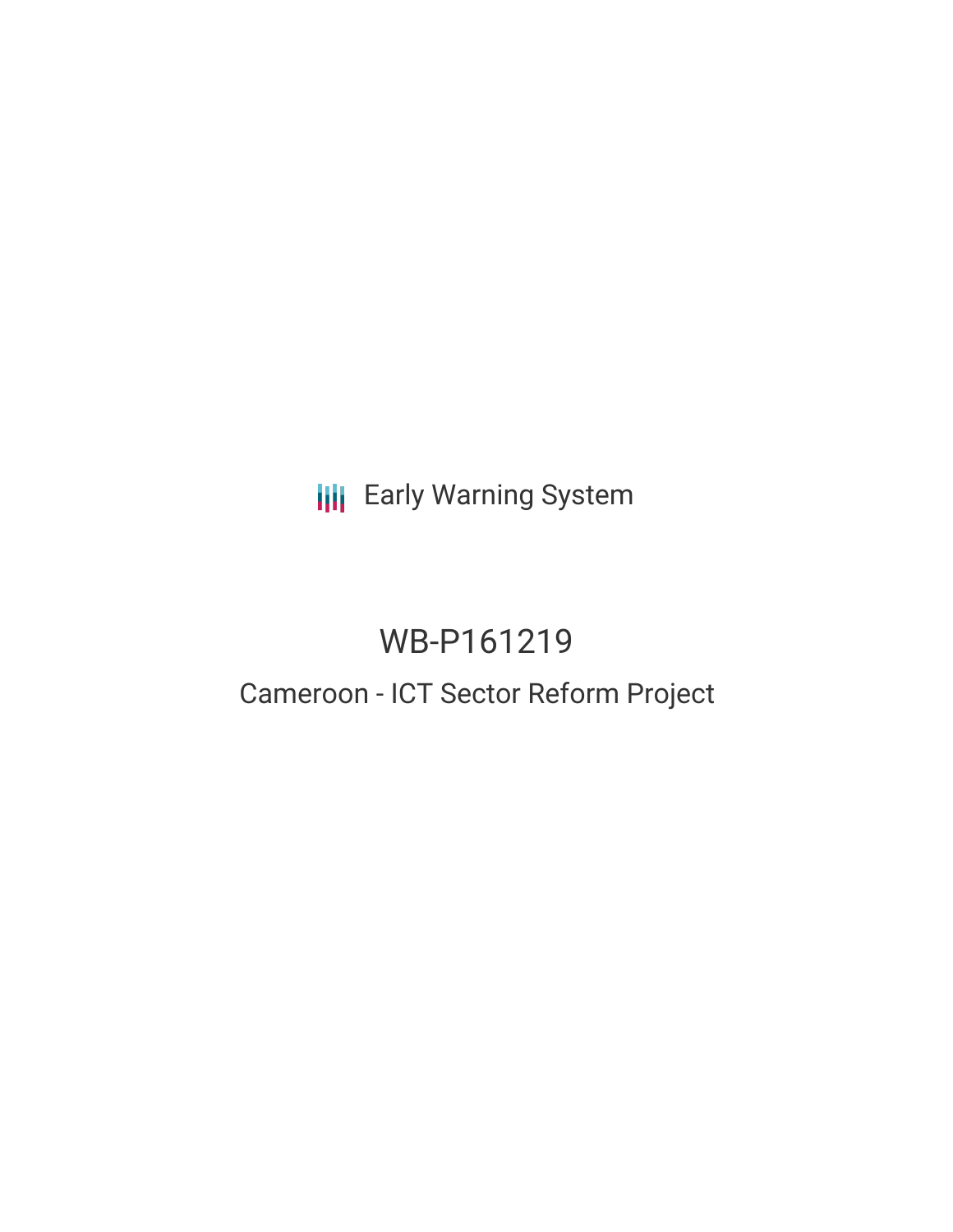

### **Quick Facts**

| <b>Countries</b>               | Cameroon            |
|--------------------------------|---------------------|
| <b>Financial Institutions</b>  | World Bank (WB)     |
| <b>Status</b>                  | Active              |
| <b>Bank Risk Rating</b>        | C                   |
| <b>Voting Date</b>             | 2017-07-28          |
| <b>Borrower</b>                | Ministry of Finance |
| <b>Sectors</b>                 | Communications      |
| <b>Investment Amount (USD)</b> | \$40.00 million     |
| <b>Project Cost (USD)</b>      | $$40.00$ million    |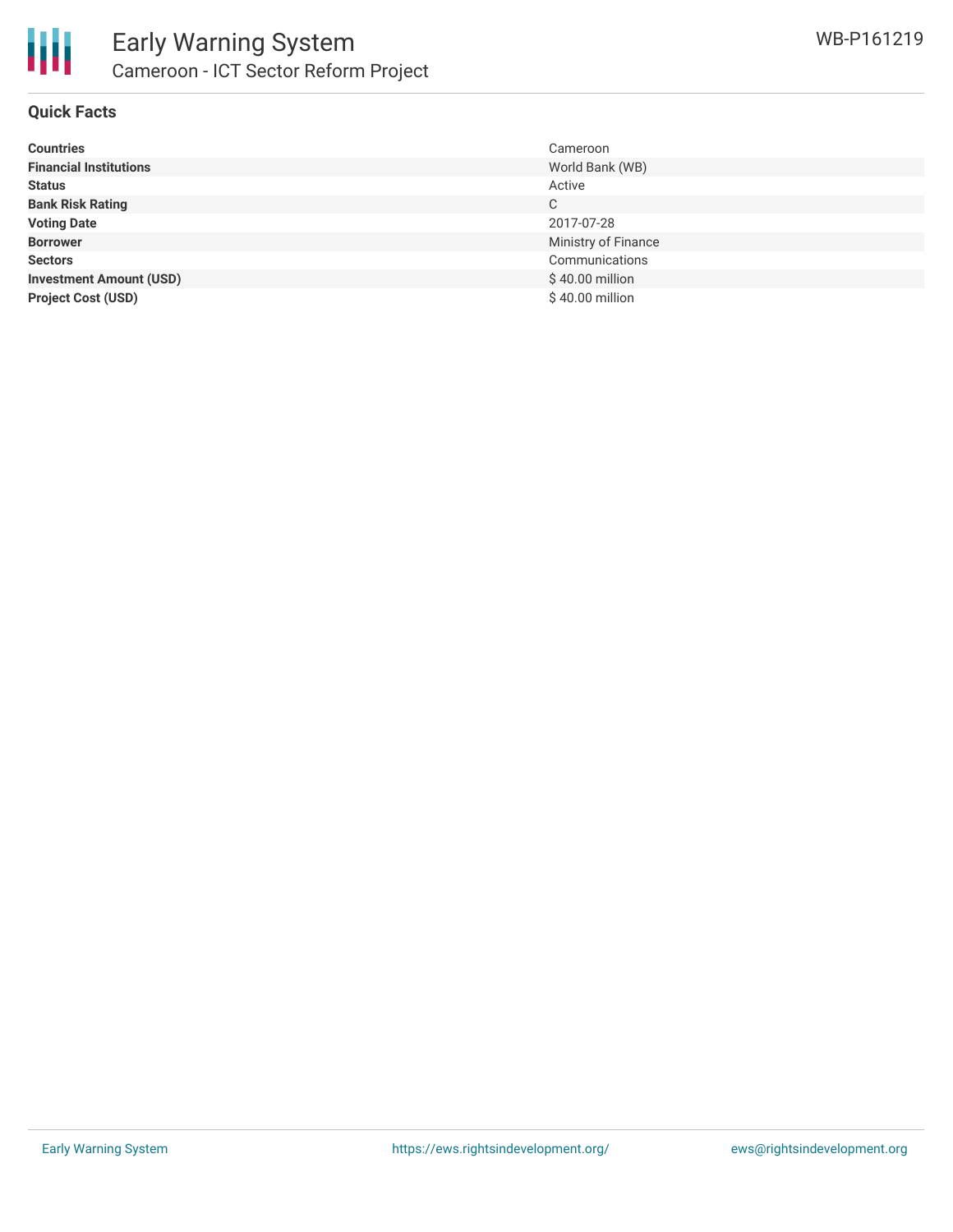



## **Project Description**

The Development Objective is to further ICT sector's reforms in order to increase the reach and usage of ICT services in the Republic of Cameroon.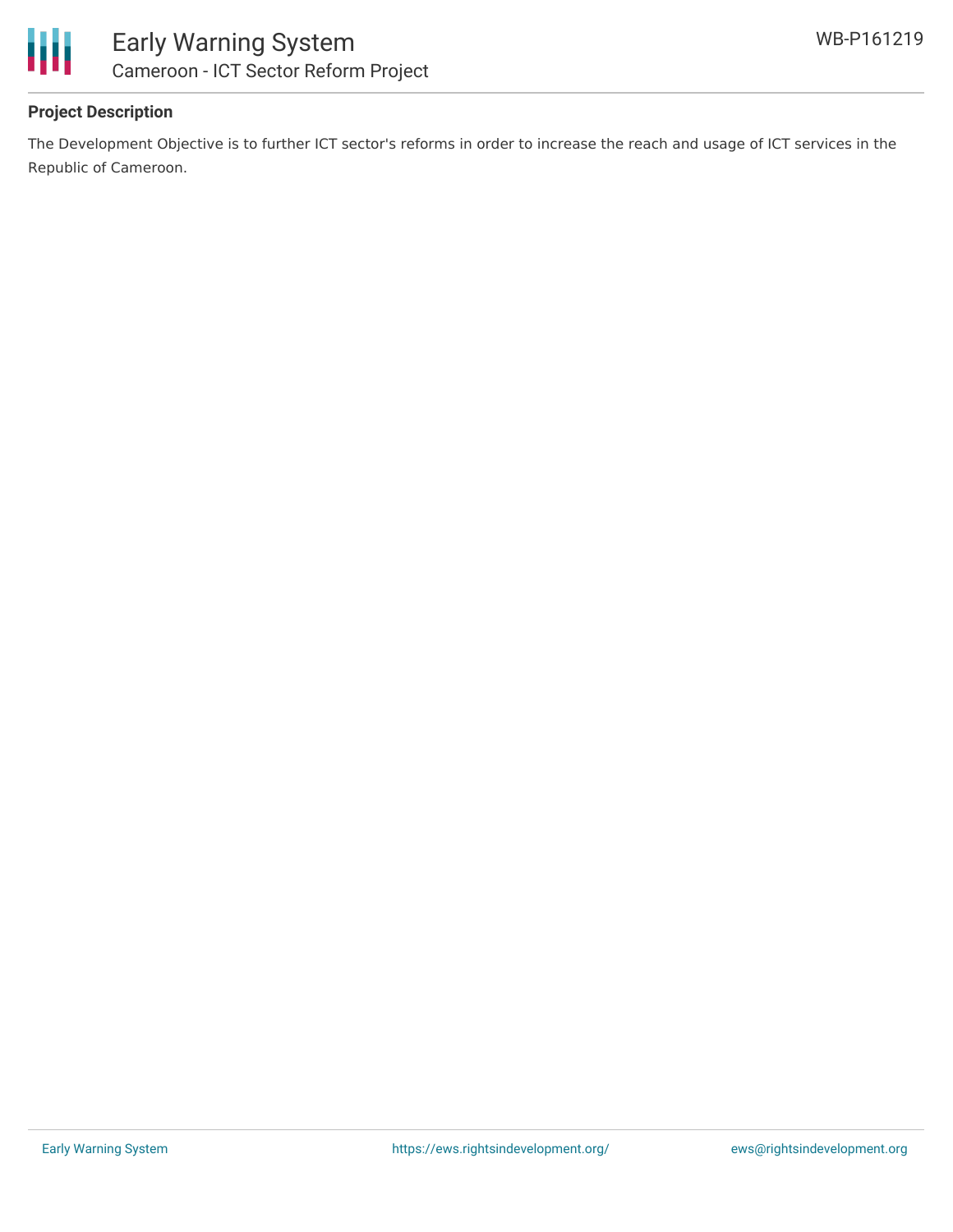

## **Investment Description**

World Bank (WB)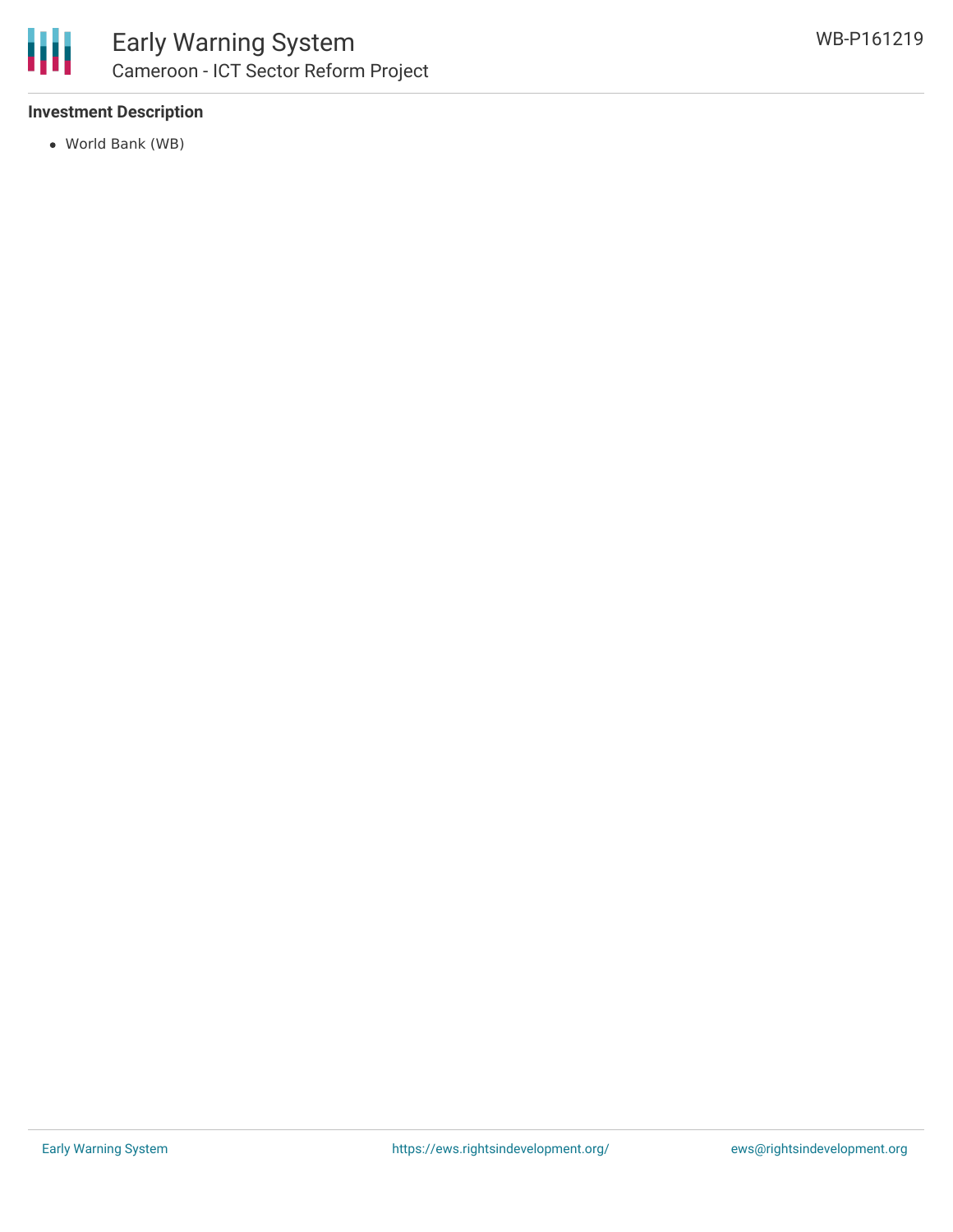

### **Contact Information**

Ministry of Posts and Telecommunications Dennis NGAE Directeur des infrastructures et réseaux d'accès denisngae@yahoo.fr

ACCOUNTABILITY MECHANISM OF WORLD BANK

The World Bank Inspection Panel is the independent complaint mechanism and fact-finding body for people who believe they are likely to be, or have been, adversely affected by a World Bank-financed project. If you submit a complaint to the Inspection Panel, they may investigate to assess whether the World Bank is following its own policies and procedures for preventing harm to people or the environment. You can contact the Inspection Panel or submit a complaint by emailing ipanel@worldbank.org. You can learn more about the Inspection Panel and how to file a complaint at:

http://ewebapps.worldbank.org/apps/ip/Pages/Home.aspx.